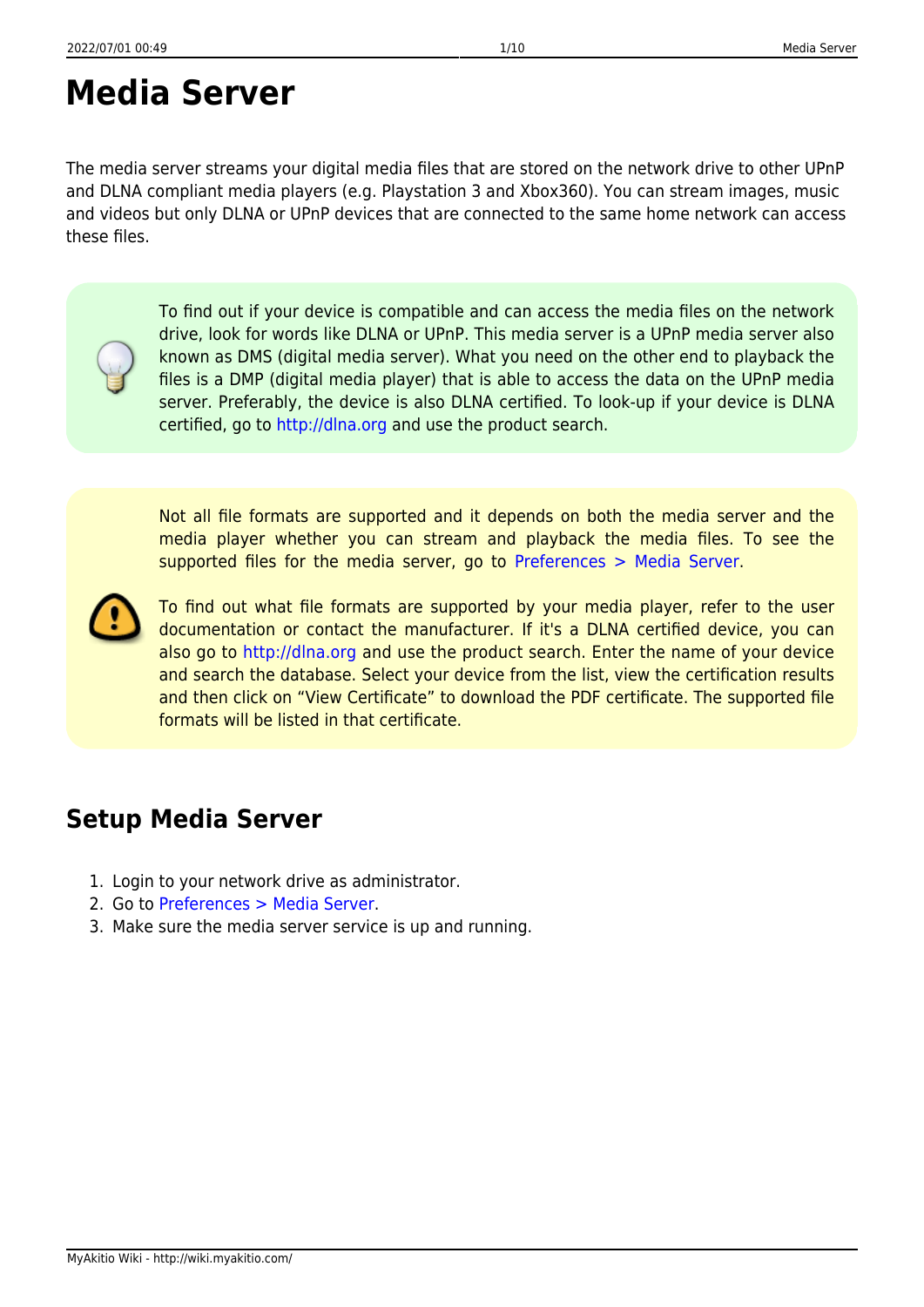|                       | Media Server                                     | نقالت   |
|-----------------------|--------------------------------------------------|---------|
|                       |                                                  |         |
|                       |                                                  |         |
|                       | Enable Media Server Service (Service is running) |         |
|                       | Service Name mycloud-pro-upnp                    |         |
| Media Folder /public/ |                                                  | Add     |
| Interval 15           | minute(s)                                        |         |
|                       | <b>Strict DLNA</b>                               |         |
|                       | <b>TIVO</b> enabled                              |         |
|                       |                                                  |         |
|                       | Rescan<br>Apply                                  | Refresh |
|                       |                                                  |         |

- 4. Click **Add** and select the folder where the media files that you would like to stream on the home network are stored. You can add multiple folders in different directories but it's better to select only the folders that actually contain the files that you would like to stream, rather than selecting the whole "HOME" directory.
- 5. Click **Apply** to save and apply the new settings.

If you have added some new files to the network drive and have already waited longer than the preset interval time but the files still do not show up on your media player, disable the media server to stop it and then enable it again to rescan the files and build a new database.

If some of the media files are not displayed or cannot be played correctly and restarting the media server did not solve the problem, please make sure that both the media server and your media player support that type of file format and also try to play the file on your computer first, to make sure the file has not been corrupted. If you still have problems playing a certain file and believe it should be supported, please go to [Preference > System Log](http://wiki.myakitio.com/system_information_system_log) and check the log for the media server. If the media server is unable to scan the file or there are other problems, you can find more details about the error in the log. If necessary, please convert the files to another format.

### **Windows Media Player**

- 1. Start up Windows Media Player.
- 2. Select your network drive under "Other Libraries". The name under which the device is listed is the service name you have entered in the media server preferences.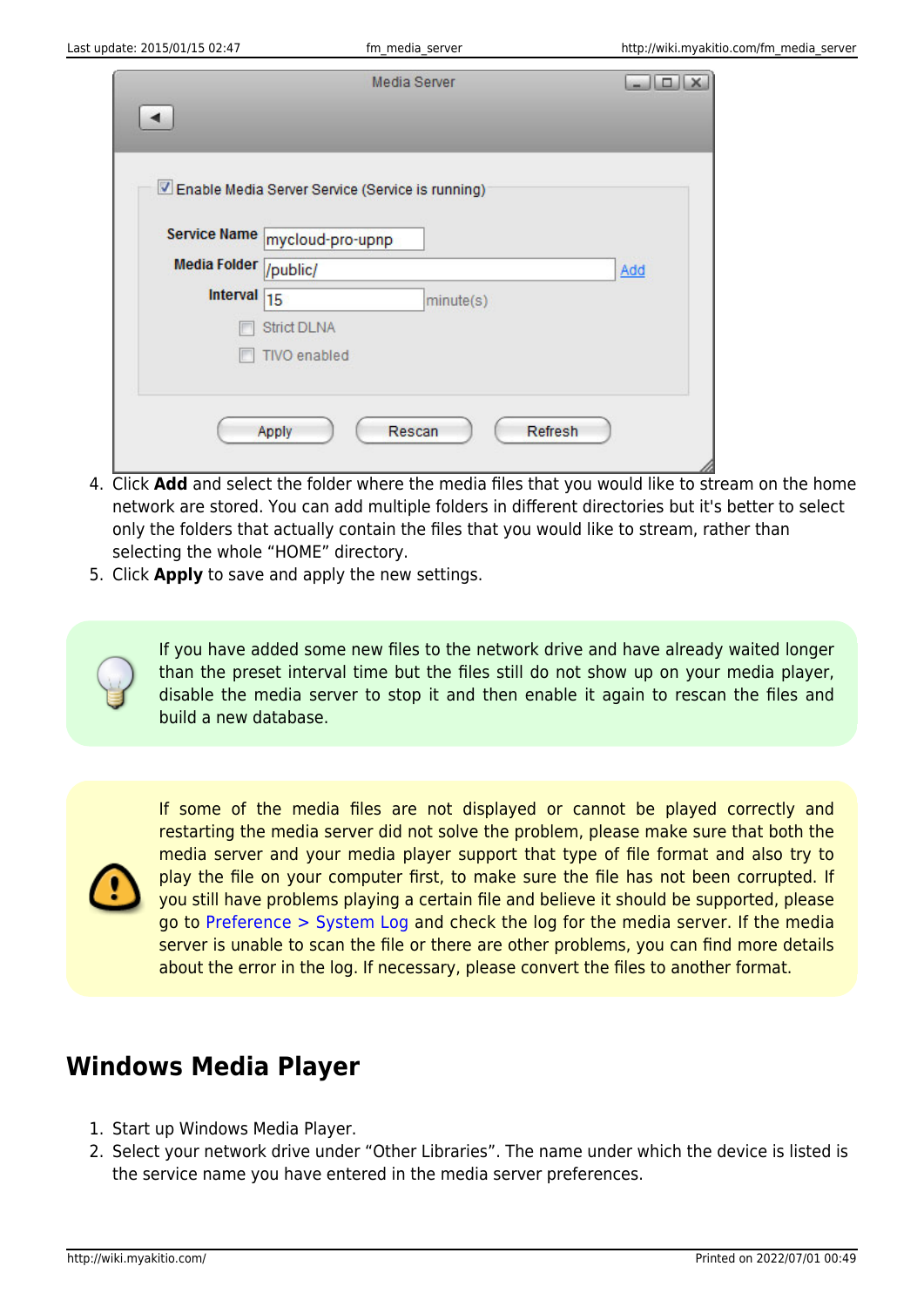| Windows Media Player<br>Play Tools Help<br>View<br>File                                                    |                     |                                      |                        |                    |                 |                   | $\qquad \qquad \Box$                            | $\mathbf{x}$<br>$\qquad \qquad \Box$ |
|------------------------------------------------------------------------------------------------------------|---------------------|--------------------------------------|------------------------|--------------------|-----------------|-------------------|-------------------------------------------------|--------------------------------------|
| ▶ mycloud-duo-av ▶                                                                                         |                     |                                      |                        |                    |                 | Play              | Burn                                            | Sync                                 |
| Organize $\blacktriangledown$<br>Stream <b>v</b>                                                           | $\gg$               | $\frac{1}{n-1}$<br>Search<br>$\vert$ |                        |                    | $\circ$<br>0    | <b>Save list</b>  | Clear list                                      | $P - T$                              |
| <b>图</b> Library<br>Playlists<br>$\blacktriangleright$<br>Þ<br>JJ Music<br>$\triangleright$<br>Videos<br>× | Title<br>ſ<br>Music | N<br><b>Videos</b>                   | - 1<br><b>Pictures</b> | <b>Recorded TV</b> | Þ,<br>Playlists |                   | <b>Unsaved list</b>                             |                                      |
| <b>Pictures</b><br>$\blacksquare$<br><b>Recorded TV</b><br>$\qquad \qquad \Box$<br>Other media<br>剧        |                     |                                      |                        |                    |                 | $\Leftrightarrow$ | <b>Unsaved list</b>                             | $\Rightarrow$                        |
| <b>Other Libraries</b><br>mycloud-duo-av<br>▷■                                                             |                     |                                      |                        |                    |                 |                   | <b>Drag items here</b><br>to create a playlist. |                                      |
| Media Guide $\rightarrow$                                                                                  |                     |                                      |                        |                    |                 | 0 items           |                                                 |                                      |
|                                                                                                            |                     | 艾<br>$\circ$                         | 画<br>$-144$            | <b>PPI</b>         |                 |                   |                                                 | ■■<br>$\blacksquare$                 |

3. The media files are sorted automatically by formats (e.g. Music, Videos, Pictures). Select the file type you would like to view.

| Mindows Media Player                                                                   |                |                                                   |               |                    |                               |                   | $\Box$                                          | $\qquad \qquad \Box$<br>$\mathbf{x}$          |
|----------------------------------------------------------------------------------------|----------------|---------------------------------------------------|---------------|--------------------|-------------------------------|-------------------|-------------------------------------------------|-----------------------------------------------|
| Play Tools Help<br>File View                                                           |                |                                                   |               |                    |                               |                   |                                                 |                                               |
| ▶ mycloud-duo-av ▶                                                                     |                |                                                   |               |                    |                               | Play              | Burn                                            | Sync                                          |
| Organize $\blacktriangledown$<br>Stream v                                              | $\gg$          | $\frac{1}{n+1}$<br>Search<br>$\blacktriangledown$ |               |                    | $  \circ  $<br>$\circledcirc$ | Save list         | Clear list                                      | $P$ $\rightarrow$ $\rightarrow$ $\rightarrow$ |
| <b>图 Library</b><br>Playlists<br>Þ<br>$\triangleright$ $\sqrt{d}$ Music<br>Videos<br>× | Title<br>Music | E<br>Videos                                       | S<br>Pictures | <b>Recorded TV</b> | Þ<br>Playlists                |                   | <b>Unsaved list</b>                             |                                               |
| Pictures<br>Recorded TV<br><b>B</b> Other media                                        |                |                                                   |               |                    |                               | $\Leftrightarrow$ | <b>Unsaved list</b>                             | $\Rightarrow$                                 |
| 郿<br><b>Other Libraries</b><br>D P<br>mycloud-duo-av                                   |                |                                                   |               |                    |                               |                   | <b>Drag items here</b><br>to create a playlist. |                                               |
| Media Guide v                                                                          |                |                                                   |               |                    |                               | 0 items           |                                                 |                                               |
|                                                                                        |                | ¥<br>$\circ$                                      | $-144$        | <b>bibli</b>       |                               |                   |                                                 | ш<br>$\blacksquare$                           |

4. Depending on the file format, the files can be sorted according to different criteria but you can also simply display all the available files (e.g. "All Music") or view the files in folder view (e.g. "Folder") just like the files are stored on your network drive.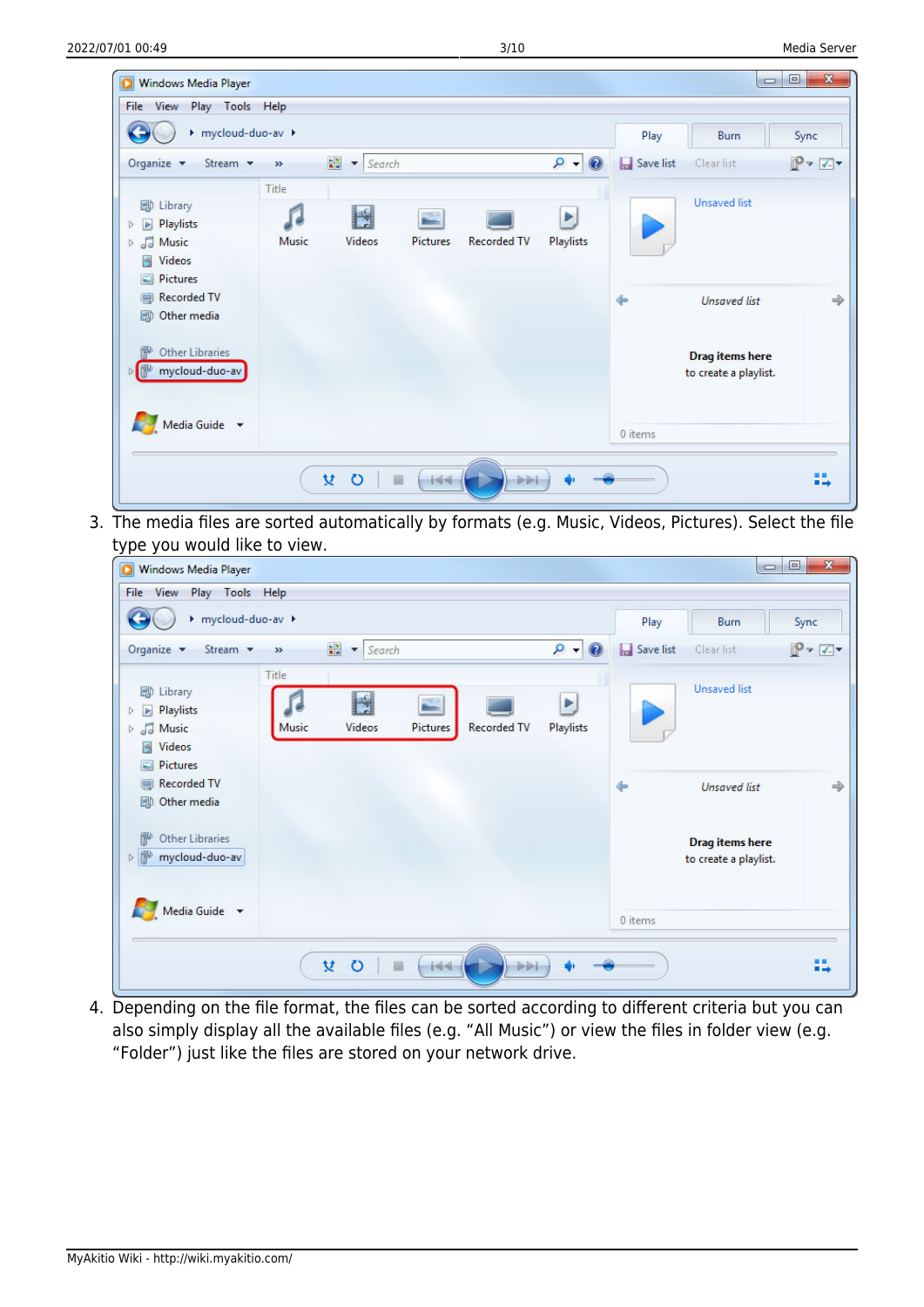

5. To start playback, locate the file that you would like to access and double-click on it.

| Stream v<br>Organize $\blacktriangledown$                                                                                                                                                                                                         |        | > mycloud-duo-av > Music > All music<br>$\frac{1}{2}$ v Search<br>$\gg$       | $0 - 0$                         | Play<br>Save list                              | <b>Burn</b><br>Clear list                                                                                                      | Sync<br>$P - 7$       |
|---------------------------------------------------------------------------------------------------------------------------------------------------------------------------------------------------------------------------------------------------|--------|-------------------------------------------------------------------------------|---------------------------------|------------------------------------------------|--------------------------------------------------------------------------------------------------------------------------------|-----------------------|
| Videos<br>Ħ<br><b>Pictures</b><br><b>Recorded TV</b><br>$\Box$<br>Other media<br>團<br>徽<br><b>Other Libraries</b><br>▲ ⊪<br>mycloud-duo-av<br>$\triangleright$ $\sqrt{d}$ Music<br>Videos<br>圛<br>$\Box$ Pictures<br>Recorded TV<br>Media Guide v | ▲<br>Ξ | Album<br>Las Ketchup<br><b>The Ketchup Song</b><br>Las Ketchup<br>Pop<br>2002 | Title<br>The Ketchup Song (Aser | Shop<br>$\Leftrightarrow$<br>1 item, 3 minutes | The Ketchup Song (Asereje)<br>thinking<br>The Ketchup Song<br>Las Ketchup<br><b>Unsaved list</b><br>The Ketchup Song (Asereje) | $\Rightarrow$<br>3:30 |

## **Playstation 3**

1. On your game console, open the **Settings** menu, go to **Network Settings**, select **Media Server Connection** and **Enable** it. This will allow the game console to detect the available media servers on your home network.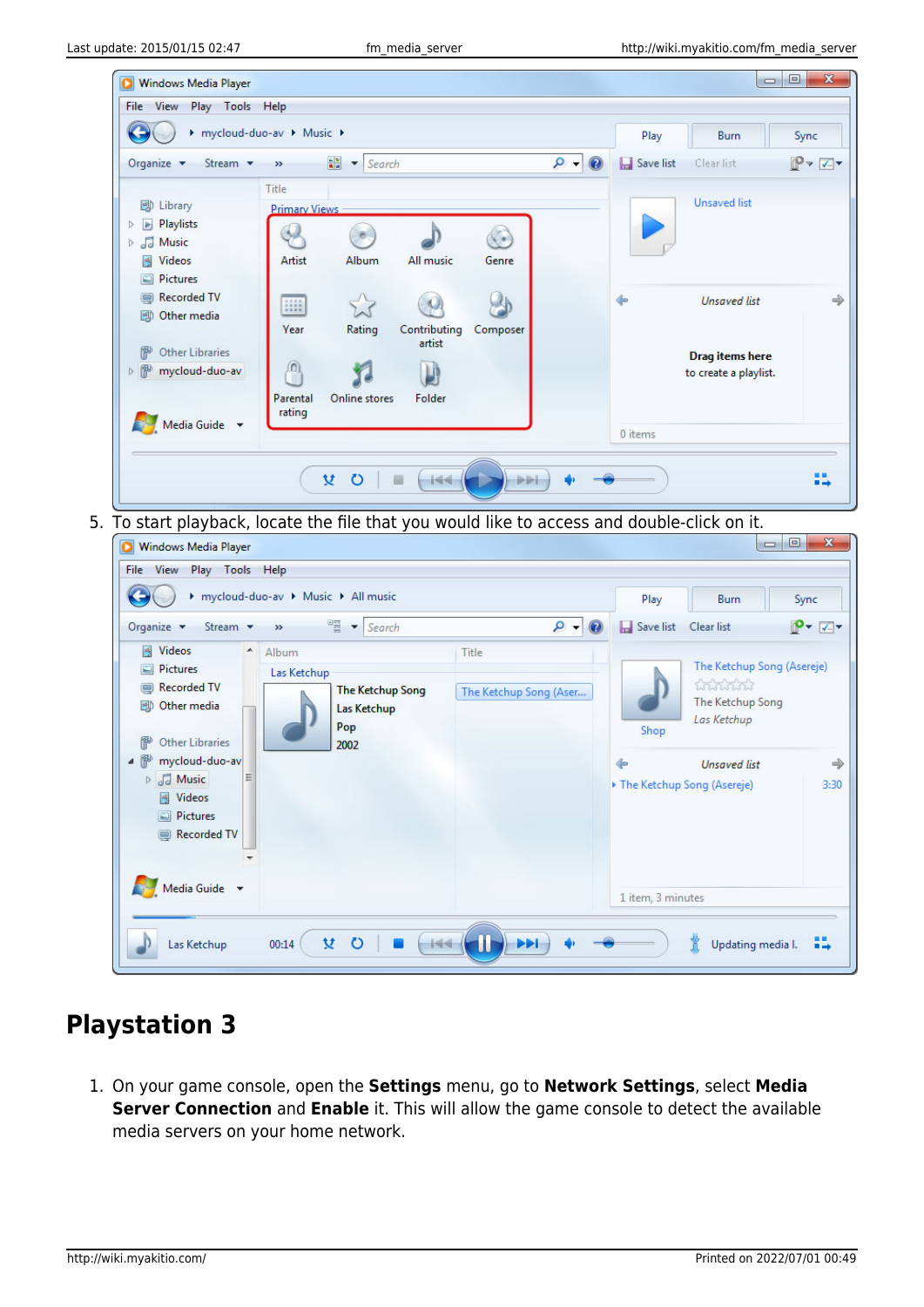

2. When you turn on the game console, the available media servers on the home network are automatically detected and a link to it is listed in each category for Photo, Music and Video.



3. Select your device and then select the type of files that are stored in the selected category (e.g. Pictures for Photo, Music for Music, Videos for Video).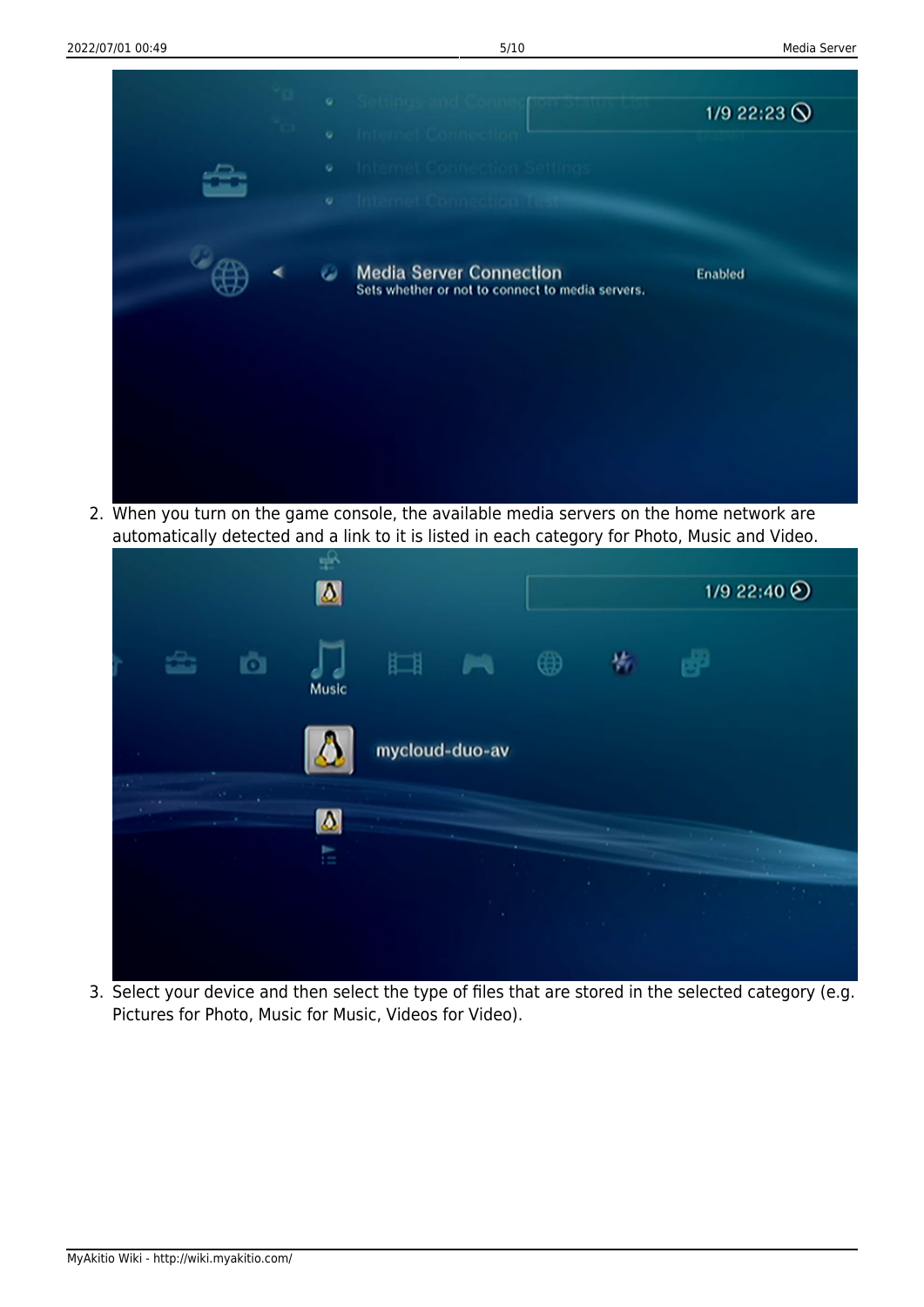

4. Depending on the file format, the files can be sorted according to different criteria but you can also simply display all the available files (e.g. "All Music") or view the files in folder view (e.g. "Folders") just like the files are stored on your network drive.

|   |   |        |                  |  | 1/9 22:44 $\odot$ |
|---|---|--------|------------------|--|-------------------|
|   |   |        |                  |  |                   |
|   |   |        |                  |  |                   |
|   |   | $\Box$ | Album            |  |                   |
|   |   |        |                  |  |                   |
| é | ◀ |        | <b>All Music</b> |  |                   |
|   |   |        |                  |  |                   |
|   |   |        |                  |  |                   |
|   |   |        | Artist           |  |                   |
|   |   |        | Folders          |  |                   |
|   |   |        | Genre            |  |                   |
|   |   |        | <b>Playlists</b> |  |                   |
|   |   |        |                  |  | △: Options        |
|   |   |        |                  |  |                   |

5. To start playback, locate the file that you would like to access and press the circle button.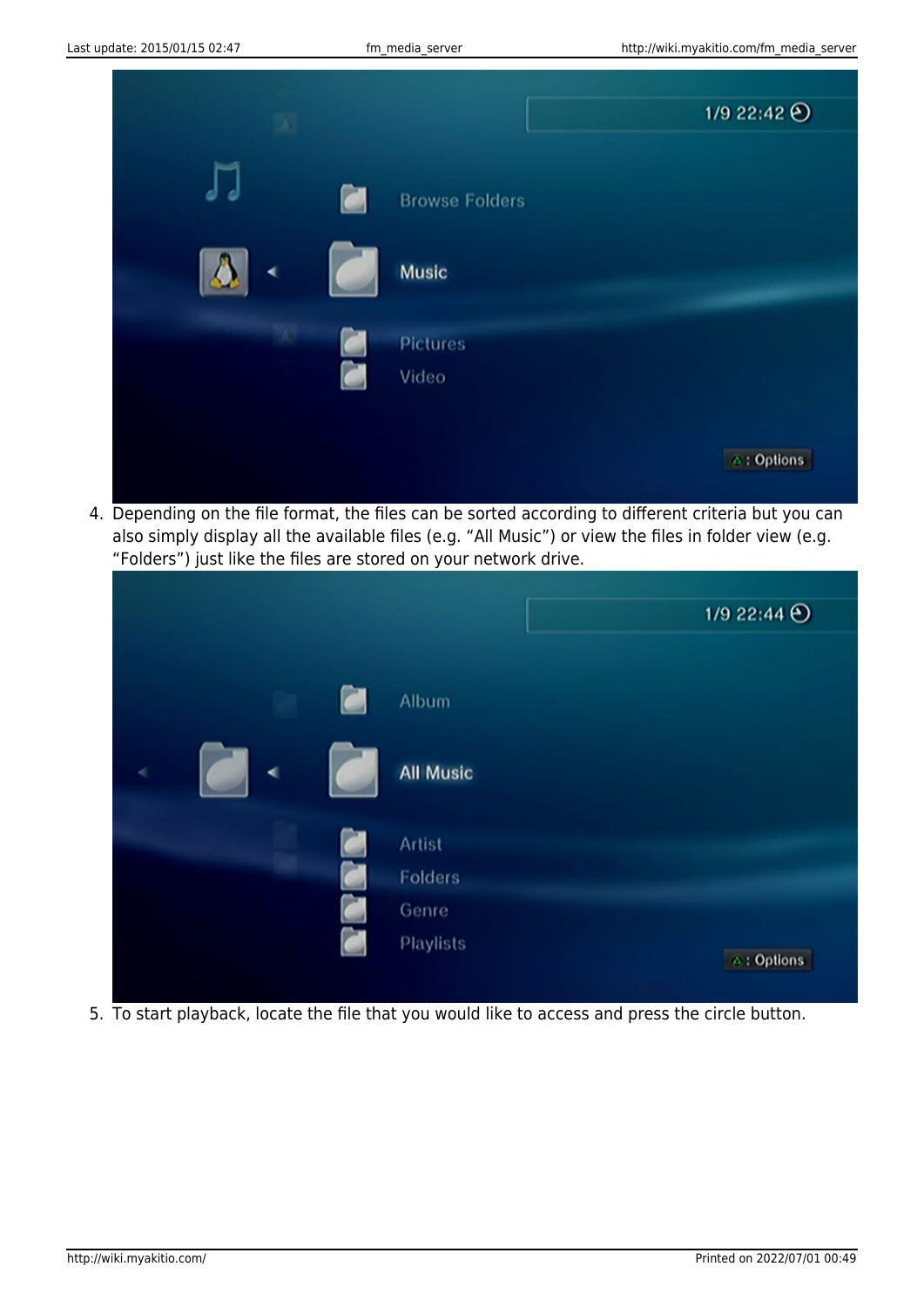

For more information about how to setup and use the Playstation 3 with a media server, please refer to the documentation of your game console at [http://manuals.playstation.net/document/en/ps3/current/settings/connectdlna.html.](http://manuals.playstation.net/document/en/ps3/current/settings/connectdlna.html)

### **Xbox360**

1. On your game console, go to **apps** and select **My Apps**.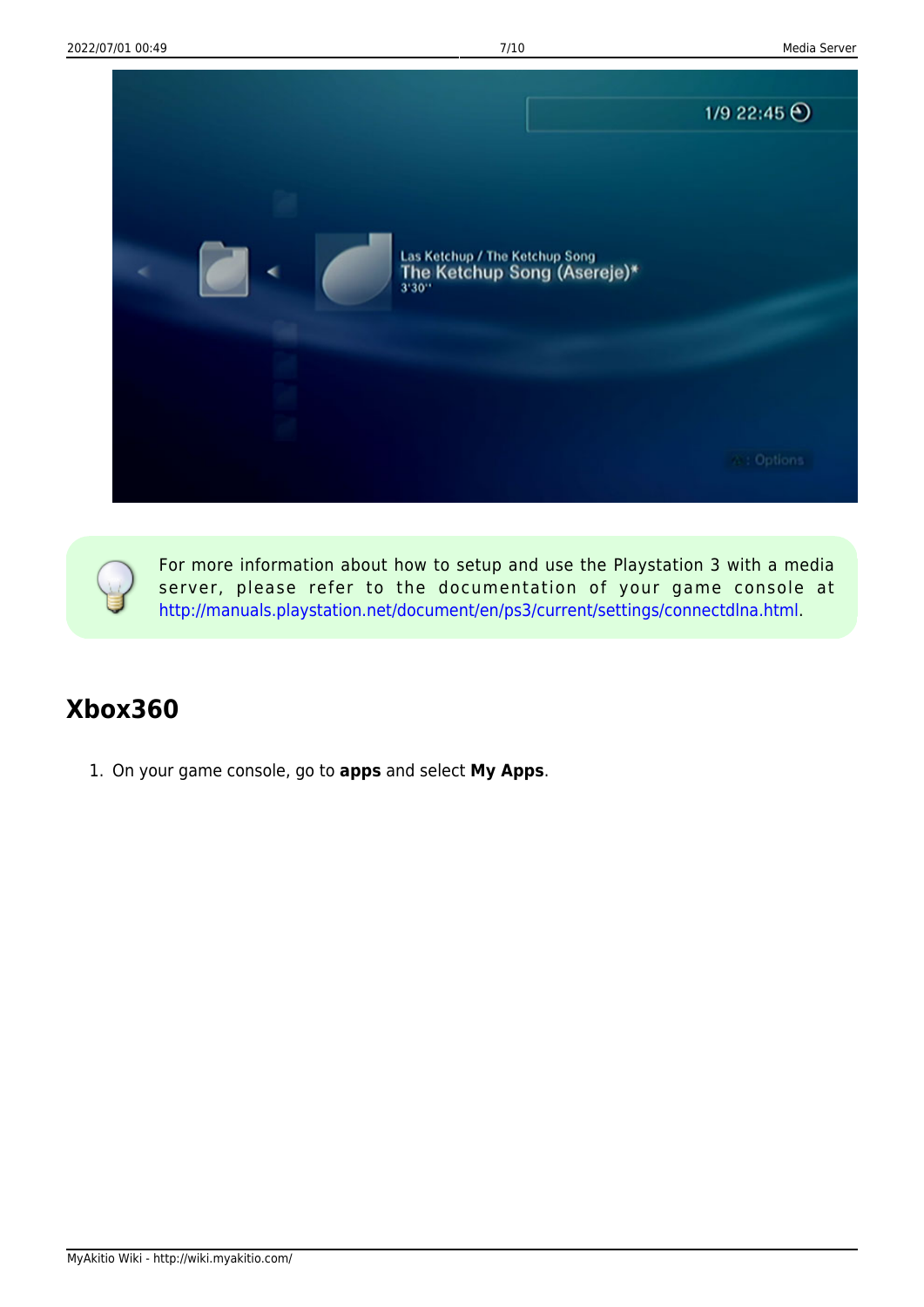

2. Depending on the file type you would like to view, select the corresponding media player (e.g. Picture Viewer for images, System Music Player for music, System Video Player for videos).



3. Select your network drive from the list of available source.